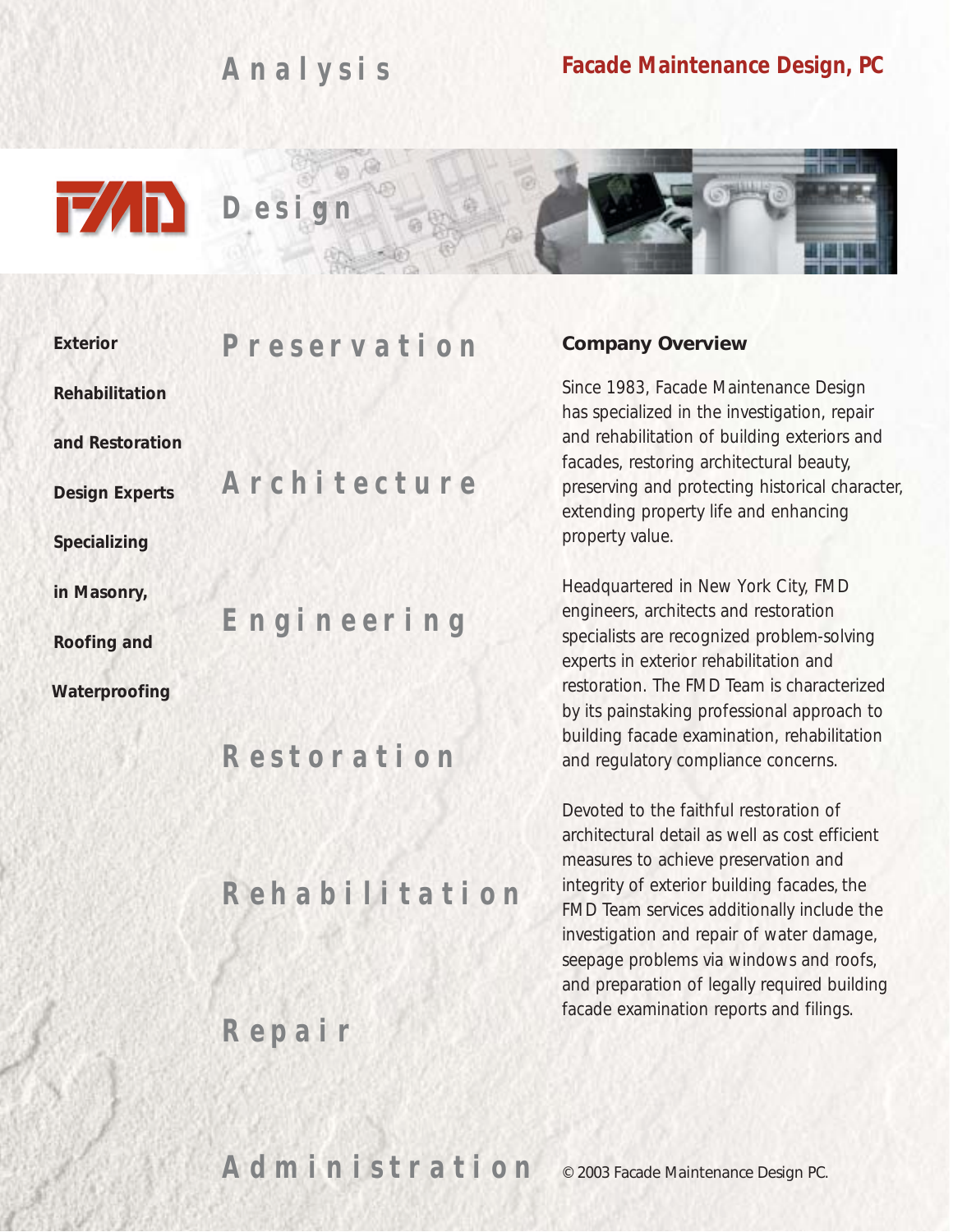The FMD Team begins by focusing its multi-disciplined experience on a thorough "needs analysis" of the structure's exterior, providing owners and property managers with an investigative inspection report of the exterior condition, including roof, cornice, facade, windows, foundations and other exterior architectural features. Whether the purpose of examination is restoration, renovation or a required building survey, the FMD Team provides clear, detailed analysis of the current status, recommended restoration or rehabilitation requirements, prioritized solutions, timeline and cost estimates.

Based upon the detailed FMD Team investigative report, property managers and owners have the appropriate documentation to prepare project bid documents, obtain budget approvals, arrange financing or "forward-plan" building improvements from cash flow. FMD documentation further provides for legal filings and, if required, expert witness testimony.

The success of FMD restoration techniques and FMD Team training is evidenced by the many repeat assignments and referrals from existing and former clients/owners, managers and agents for high-rise commercial buildings, revered historical structures, important public institutions and well-known architectural landmarks.

Based on its professional workplace experience, FMD has developed restoration techniques and training programs that stress a multi-disciplinary team approach in project evaluation, investigative assessment and problem solving.

### **Exterior Examinations and Reports**

Careful and thorough examination of the building's exterior allows FMD toprovide an analysis of current conditions as well serving as a benchmark for future inspections and work to be performed.

The FMD Team examines all exterior elements from roofs, windows and portico's to facades, plazas, sidewalks and parking facilities. Investigative reports detail existing conditions with respect to deteriorating materials, potential waterproofing problems, recommended cosmetic treatments, routine maintenance recommendations and include any owner/manager specified activities or additional investigations that may be warranted by FMD's initial building survey.

The detailed format of the FMD Investigative Report provides the framework for determining work to be performed and aids in determining costs and in prioritizing activities for the owner/manager.

FMD Investigative Reports serve to:

- Assess needed repairs or restoration activities and estimate cost
- Reveal existing or potential waterproofing/water seepage problems
- Critique the effectiveness of maintenance programs
- Evaluate and prioritize cosmetic treatments or exterior materials upgrades
- Assist owners/managers in the valuation process for tax, sale or estate purposes

FMD investigations and reporting procedures may additionally include historical (legacy) information, appropriate laboratory tests of materials, documentation photography and associated files and data germane to a professional understanding and evaluation of the existing structure at the time of the report.

© 2003 Facade Maintenance Design PC.